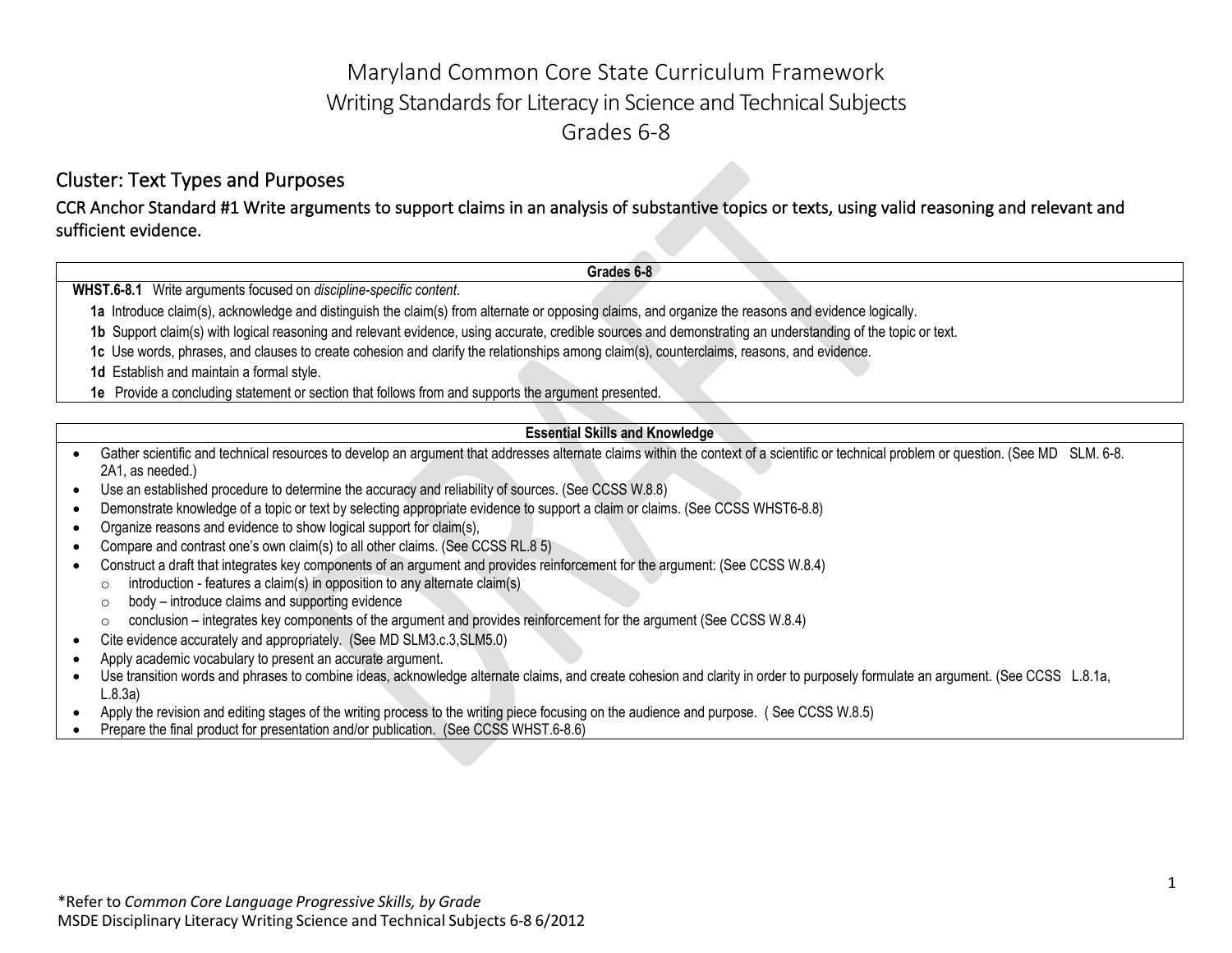CCR Anchor Standard #2 Write informative/explanatory texts to examine and convey complex ideas and information clearly and accurately through the effective selection, organization, and analysis of content.

**WHST.6-8.2** Write informative/explanatory texts, including the narration of historical events, scientific procedures/ experiments, or technical processes.

#### **Grades 6-8**

| WHOT.0-0.2 VING INDITIONING (EXDITION ) LEAS, INCLUDING THE HALFARDIT OF HISIONICAL EVENTS, SCIENTING DIOCEDUIES/ EXPENHENTS, OF LECHNICAL DIOCESSES.<br>2a Introduce a topic clearly, previewing what is to follow; organize ideas, concepts, and information into broader categories; include formatting (e.g., headings) graphics (e.g., charts,<br>tables) and multimedia when useful to aiding comprehension<br>2b Develop the topic with relevant, well-chosen facts, definitions, concrete details, quotations, or other information and examples<br>2c Use appropriate and varied transitions to create cohesion and clarify the relationships among ideas and concepts<br>2d Use precise language and domain-specific vocabulary to inform about or explain the topic<br>2e Establish and maintain a formal style |  |
|----------------------------------------------------------------------------------------------------------------------------------------------------------------------------------------------------------------------------------------------------------------------------------------------------------------------------------------------------------------------------------------------------------------------------------------------------------------------------------------------------------------------------------------------------------------------------------------------------------------------------------------------------------------------------------------------------------------------------------------------------------------------------------------------------------------------------|--|
| 2f Provide a concluding statement or section that follows from and supports the information or explanation presented                                                                                                                                                                                                                                                                                                                                                                                                                                                                                                                                                                                                                                                                                                       |  |
|                                                                                                                                                                                                                                                                                                                                                                                                                                                                                                                                                                                                                                                                                                                                                                                                                            |  |
| <b>Essential Skills and Knowledge</b>                                                                                                                                                                                                                                                                                                                                                                                                                                                                                                                                                                                                                                                                                                                                                                                      |  |
| Gather and evaluate information about a science or technical problem or topic from a variety of reliable print and digital sources. (See CCSS RI.8.7, W.8.8 as needed.)                                                                                                                                                                                                                                                                                                                                                                                                                                                                                                                                                                                                                                                    |  |
| Demonstrate understanding of a topic or text by selecting the most effective information gathered.                                                                                                                                                                                                                                                                                                                                                                                                                                                                                                                                                                                                                                                                                                                         |  |
| Review the information for relevancy and accuracy.                                                                                                                                                                                                                                                                                                                                                                                                                                                                                                                                                                                                                                                                                                                                                                         |  |
| Analyze information selected to determine the ideas and concepts.                                                                                                                                                                                                                                                                                                                                                                                                                                                                                                                                                                                                                                                                                                                                                          |  |
| Organize information effectively within an established structure.                                                                                                                                                                                                                                                                                                                                                                                                                                                                                                                                                                                                                                                                                                                                                          |  |
| Establish headings to support organization.<br>$\circ$                                                                                                                                                                                                                                                                                                                                                                                                                                                                                                                                                                                                                                                                                                                                                                     |  |
| Draft an explanation that integrates key components and provides reinforcement for the topic. $\circ$                                                                                                                                                                                                                                                                                                                                                                                                                                                                                                                                                                                                                                                                                                                      |  |
| introduction – present the thesis clearly and establish the important concepts and ideas $\circ$<br>body –                                                                                                                                                                                                                                                                                                                                                                                                                                                                                                                                                                                                                                                                                                                 |  |
| explain the topic with attention to effective organization of information                                                                                                                                                                                                                                                                                                                                                                                                                                                                                                                                                                                                                                                                                                                                                  |  |
| conclusion - logically integrate and reinforce the main points of the informative/explanatory text                                                                                                                                                                                                                                                                                                                                                                                                                                                                                                                                                                                                                                                                                                                         |  |
| Cite information from sources accurately and appropriately. (See MD SLM 3.c.2, SLM 5.0)                                                                                                                                                                                                                                                                                                                                                                                                                                                                                                                                                                                                                                                                                                                                    |  |
| Use discipline specific vocabulary words or phrases to support the explanation.                                                                                                                                                                                                                                                                                                                                                                                                                                                                                                                                                                                                                                                                                                                                            |  |
| Apply the revision and editing stages of the writing process to the writing piece focusing on the audience and purpose. (See CCSS W.8.5)                                                                                                                                                                                                                                                                                                                                                                                                                                                                                                                                                                                                                                                                                   |  |
| Prepare the final product for presentation and/or publication. (See CCSS WHST.6-8.6)                                                                                                                                                                                                                                                                                                                                                                                                                                                                                                                                                                                                                                                                                                                                       |  |

### CCR Anchor Standard #3 Write narratives to develop real or imagined experiences or events using effective technique, well-chosen details, and wellstructured event sequences.

**Grades 6-8 WHST.6-8.3** Not applicable as a separate requirement. (Note: Students' narrative skills continue to grow in these grades. The Standards require that students be able to incorporate narrative elements effectively into arguments and informative/explanatory texts. In science and technical subjects, students must be able to write precise descriptions of the step-by-step procedures they use in their investigations or technical work that others can replicate them and (possibly) reach the same results.

**Essential Skills and Knowledge**

• NA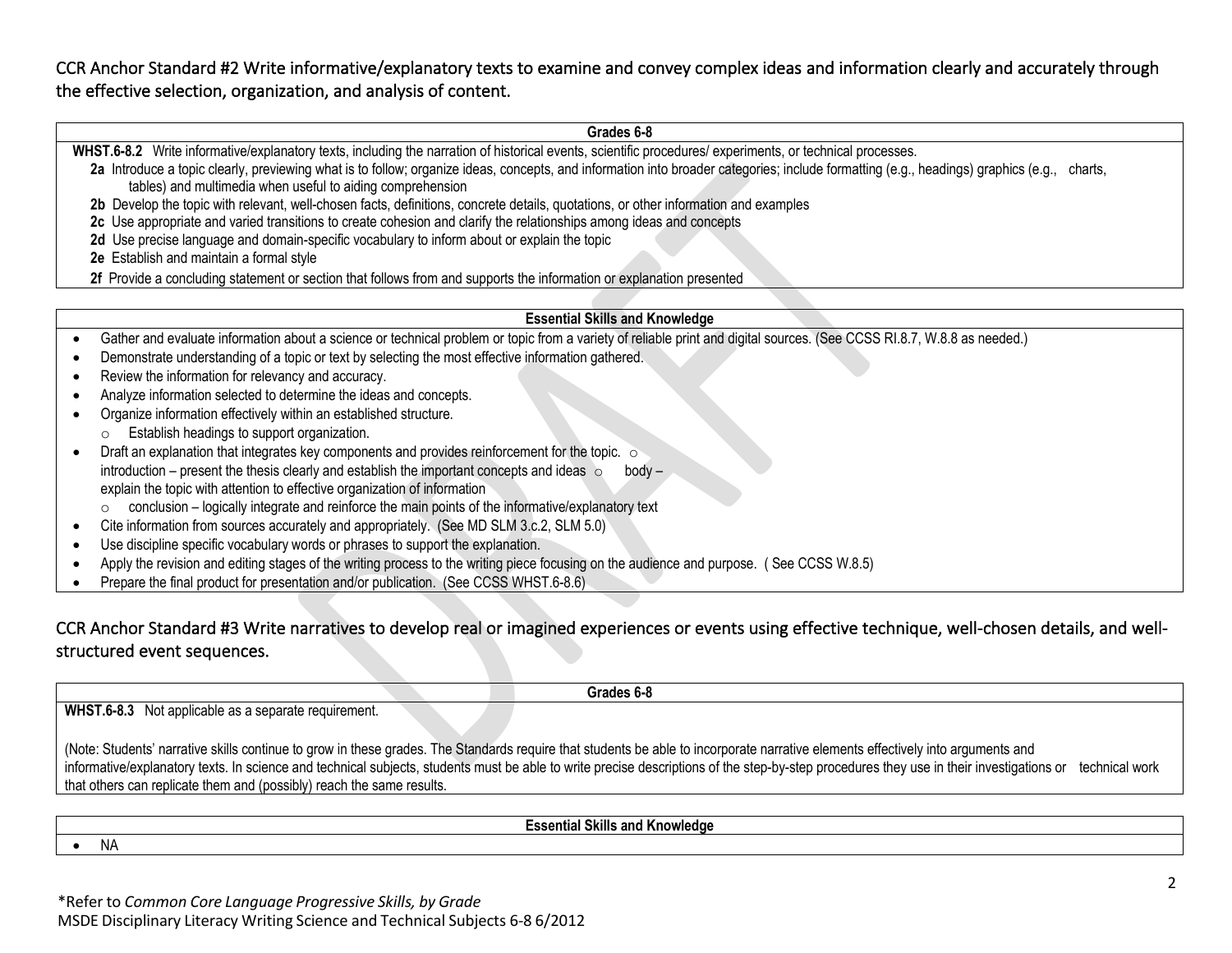### Cluster: Production and Distribution of Writing

CCR Anchor Standard #4 Produce clear and coherent writing in which the development, organization, and style are appropriate to task, purpose, and audience.

**Grades 6-8**

**WHST.6-8.4** Produce clear and coherent writing in which the development, organization, and style are appropriate to task, purpose, and audience.

**Essential Skills and Knowledge**

- Establish the purpose and audience of the writing piece.
- Apply and maintain an organization structure designed to clarify and connect complex ideas, concepts, and information.

### CCR Anchor Standard #5 Develop and strengthen writing as needed by planning, revising, editing, rewriting, or trying a new approach, focusing on addressing what is most significant for a specific purpose and audience.

**Grades 6-8** WHST.6-8.5 With some guidance and support from peers and adults, develop and strengthen writing as needed by planning, revising, editing, rewriting, or trying a new approach, focusing on how well purpose and audience have been addressed.

**Essential Skills and Knowledge**

- Revise for clarity and effective organization of evidence and/or information.
- Edit for Standard English grammar and usage when writing and speaking. (See CCSS L.9-10.2; CCSS L.4.3.b\*). o spelling, capitalization, punctuation
- complete sentences (See CCSS L.4.1.f\*)

### CCR Anchor Standard #6 Use technology, including the Internet, to produce and publish writing and to interact and collaborate with others.

**Grades 6-8**

**WHST.6-8.6** Use technology, including the Internet, to produce and publish writing and present the relationships between information and ideas clearly and efficiently.

#### **Essential Skills and Knowledge**

- Apply and/or adapt the Maryland Technology Literacy State Standards to the writing process as appropriate for different writing tasks, purposes, and audiences.
- Integrate multimedia and visual displays into presentations to clarify information, strengthen claims and evidence, and add interest. (See CCSS SL.8.5)
- Apply computer literacy and keyboarding skills at the Intermediate level as defined in "A Companion to the Maryland Technology Literacy Standards for Students."
- Use network resources effectively and efficiently. (See MTLSS 8 1A1.a.)
- Use technology responsibly to enhance learning, communication, and collaboration. (See MTLSS 8 2A1, 2B1, 2B2, 2B3, 83A1,3B1,3C1)
- Use technology to:
	- o locate, evaluate, and organize information (See MTLSS 8 5A1, 5B1)
	- o solve problems by strategizing, analyzing and communicating data, and examining solutions. (See M TLSS 8 6A1, 6A2, 6A3, 6A4, 6A5, 6B)
- See also MD SLM2.0, SLM 3.0, SLM 4.0, SLM 5.0, MTLSS 5.0, MTLSS 6.0.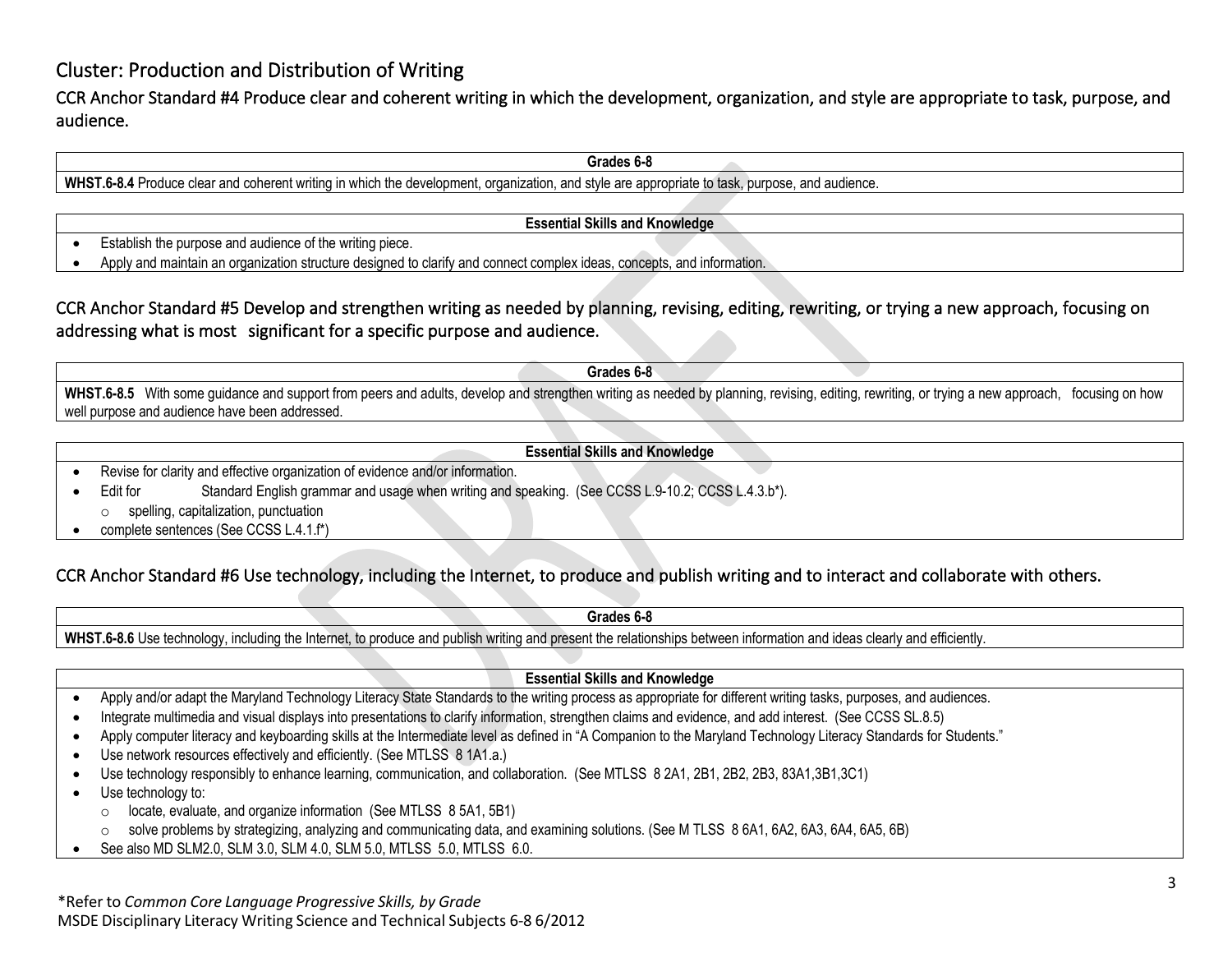### Cluster: Research To Build And Present Knowledge

CCR Anchor Standard #7 Conduct short and well as more sustained research projects based on focused questions, demonstrating understanding of the subject under investigation.

**Grades 6-8**

WHST.6-8.7 Conduct short research projects to answer a question (including a self-generated question), drawing on several sources and generating additional related, focused questions that allow for multiple avenues of exploration.

#### **Essential Skills and Knowledge**

- Define a problem, formulate questions, and refine a problem and/or question as it relates to a particular issue or event.
- Locate and evaluate resources. (See MSLM. 6-8. 2A1, 2B1, 2B2)
- Find data and/or information within a variety of print or digital sources.
- Use a variety of formats to prepare the findings/conclusions for sharing.
- Share findings and/or conclusions through a variety of print and multimedia venues.

### CCR Anchor Standard #8 Gather relevant information from multiple print and digital sources, assess the credibility and accuracy of each source, and integrate the information while avoiding plagiarism.

**Grades 6-8**

WHST.6-8.8 Gather relevant information from multiple print and digital sources, using search terms effectively; assess the credibility and accuracy of each source; and quote or paraphrase the data and conclusions of others while avoiding plagiarism and following a standard format for citation.

#### **Essential Skills and Knowledge**

- Locate and evaluate the appropriateness of scientific or technical sources. (See MD SLM.6-8. 2A1.a, 2A1.b, 2b1.c, 2B2.a, 3A1.a, 3A1.b, 3A2.b.)
- Develop search terms, vocabulary and searching strategies.
- Quote, paraphrase, or draw conclusions during research. (See MD SLM.6-8. 3C1.a, 3C1.b, 3C1. c, 3C1.d, 3C1.e, 3C1.f.)
- Evaluate and analyze the quality, accuracy, and sufficiency of research. (See MD SLM. 6-8. 4A1.a, 4A1.b, 4A1.c, 4A1.d, 4A1.e.)
- Use appropriate bibliographic information and format (such as APA). (See MD SLM. 6-8. 3C2.a, 3C2.b, 3C2.c.)

### CCR Anchor Standard #9 Draw evidence from literary or informational texts to support analysis, reflection and research.

| .<br>rages b-8.                                                                                              |  |
|--------------------------------------------------------------------------------------------------------------|--|
| <b>WHST.6-8.9</b><br>and research.<br>Draw evide<br>informationa<br>$-$<br>rotle<br>. aliaivələ<br>10100001. |  |

#### **Essential Skills and Knowledge**

• Write in response to grade-level print, non-print, and digital literary or informational text(s) with an emphasis on comparison and contrast, cause and effect, as well as contextual analysis in the science or technical fields.